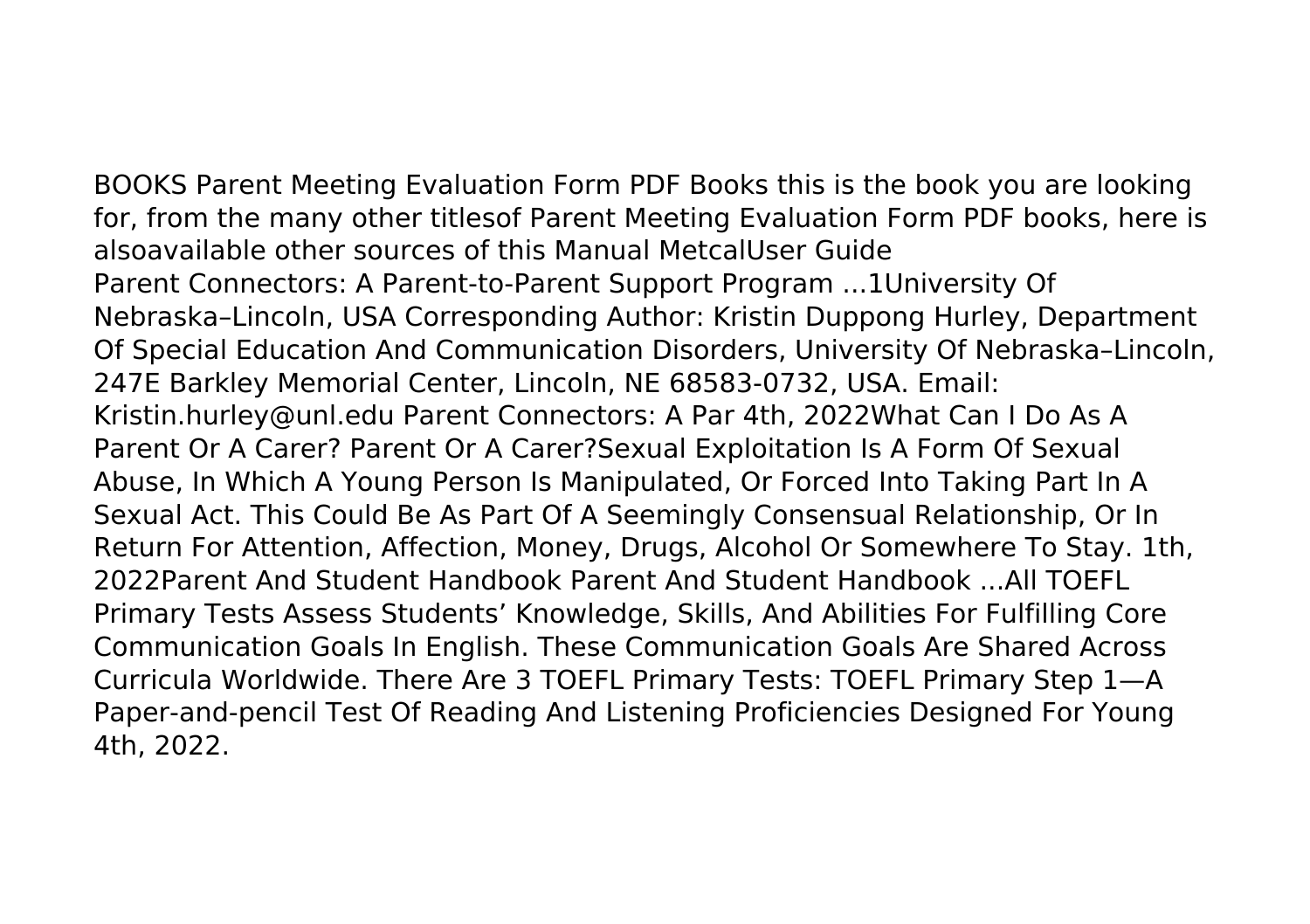Parent Mindfulness And Child Outcome: The Roles Of Parent ...The Criteria For A Family's Inclusion Were A Parental History Of Major Depressive Disorder (MDD) Or Dysthymia Within Mindful Parenting Parenting (e.g., Self Efficacy) Parental Well-Being (e.g., Psychological Symptoms) Parent-Child Affection (e.g., Positive Affect) Youth Problem Outcomes Yo 2th, 2022Parent/Parent In-Law DEERS EnrollmentLaw ID, Please Bring Two (2) Forms Of Valid Unexpired Identification For The Parent/Parent In-Law And The Sponsor. For Marines, Please Ensure You Visit The IPAC To Update Your Dependent Information Prior To Visiting The Quantico DEERS/ID Card 3th, 2022Parent-To-Teacher Communication/Parent AdvocacyFollow Up—summarize Discussion, Create Timeline, And Next Meeting Source: Walker, S. Y. (2002). The Survival Guide For Parents Of Gifted Kids: How To Understand, Live With, And Stick Up For Your Gifted Child. Minneapolis, MN: Free Spirit Publishing. 2th, 2022.

Resume Sample Instructions - Texas Parent To Parent Home• Target Store: 5/23/2011 - Present O Stocker-Automotive Department – I Put New Items On Correct Shelves, Make The Shelves Look Neat And Keep Aisles Clean. • Homeland Grocery Store: 6/3/2010 - 4/7/2011 O Cashier – I Operated A Cash Register, Checked Out Customers And 2th, 2022The Power Of Parent Attitudes: Examination Of Parent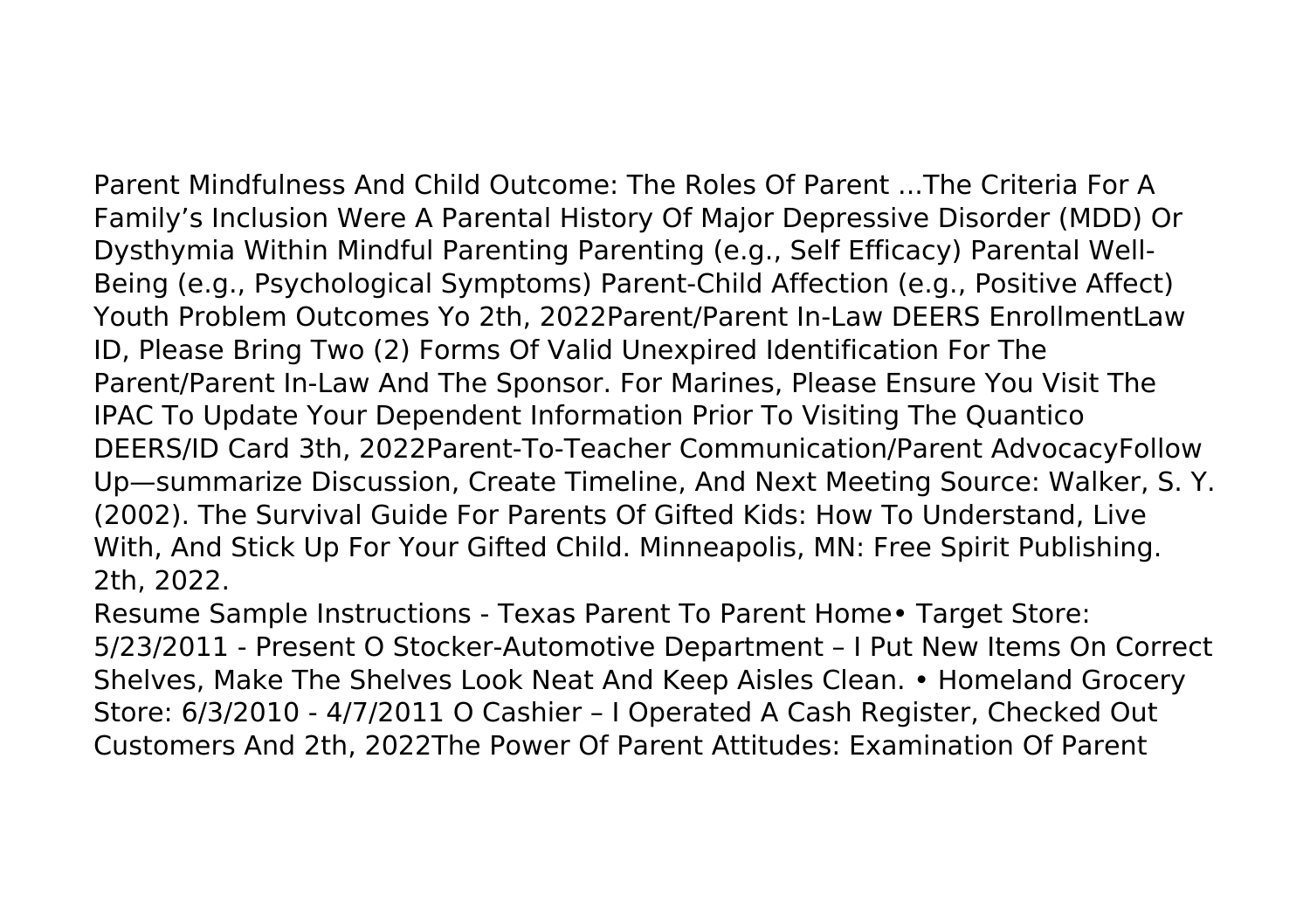...Sarah Pila1 | Alexis R. Lauricella2 | Anne Marie Piper3 | Ellen Wartella4 1Department Of Medical Social Sciences, Feinberg School Of Medicine, Northwestern University, Chicago, Illinois, USA 2Technology In Early Childhood (TEC) Center, Erikson Institute, Chicago, Illinois, USA 3Department Of Informatics, University Of California, Irvine ... 2th, 2022PARENT & FAMILY CALENDAR - Parent And Family Members102 Waldo Hall, 541-737-7627 Newstudents.oregonstate.edu Academic Success Center 4th, 2022.

My Care Notebook Contents - Texas Parent To ParentSep 17, 2014 · Job Application & W-4 Directions For Completing Form W-4 . Form W-4 . Subway Job Application Filled Out – Sample . Subway Job Application – Blank . References References Blank Template #1 (Word) References Blank Template #2 . References Directions . References Sample & Directio 2th, 2022Welcome To Parent-to-Parent BootcampWHETSTONE SCHOOL COUNSELORS Students Will Stay With Their School Counselor From Year-to-year And Are Assigned According To Their Last Name. Ms. Brautigam Students A-G Mbrautigam@columbus.k12.oh.us Mr. Wood Students H-O Mwood5835@columbus.k12.oh.us Ms. Hirsch Students P-Z Nhirsch@columbus.k12.oh.us For Detailed Information, 1th, 2022Parent Parent Organization Name / LEA School Entity School ...4280 Alhambra Elementary District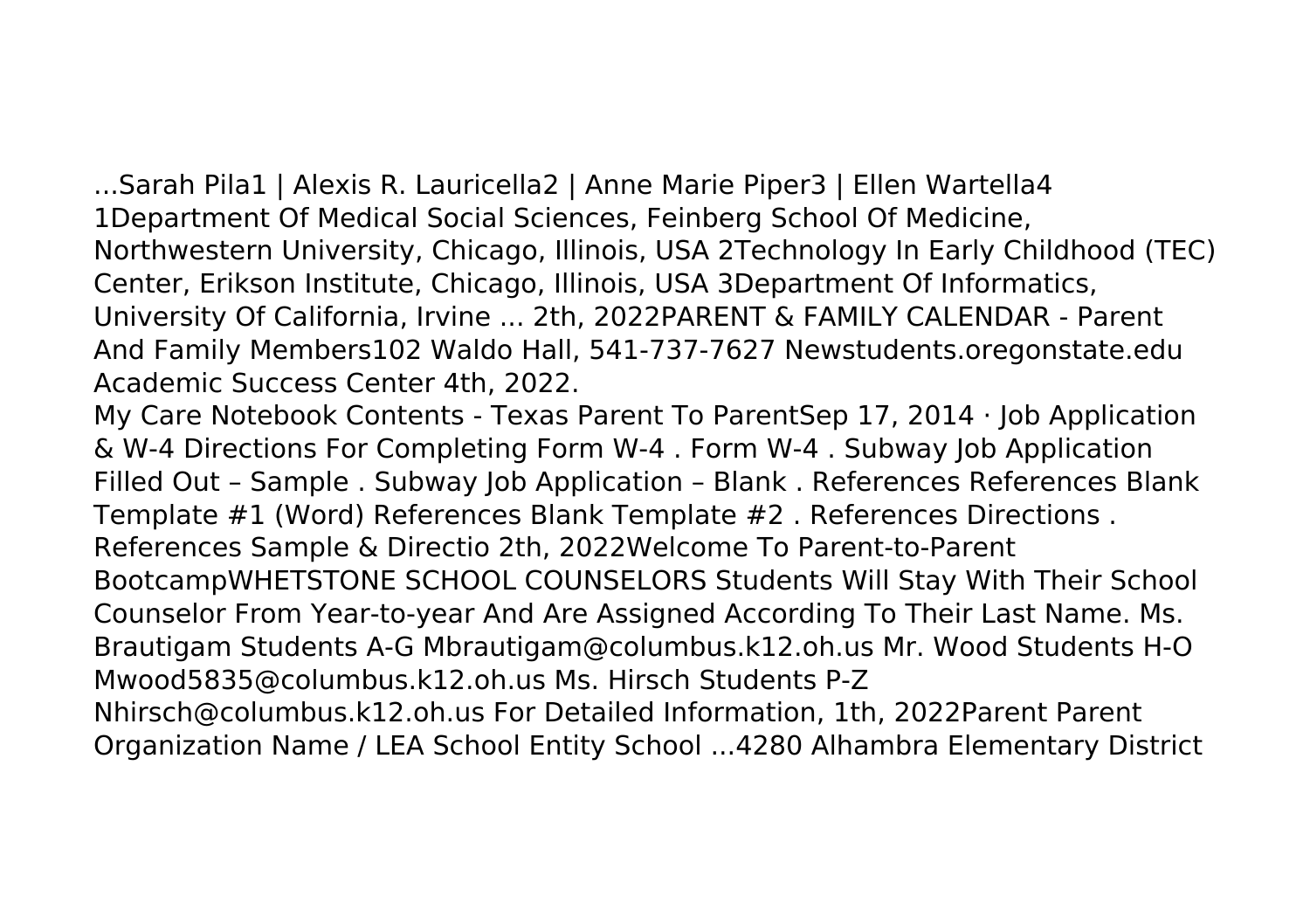1000259 Global Academy Of Phoenix 70468118 Maricopa ... 4348 American Leadership Academy, Inc. 92348 American Leadership Academy, Anthem K-6 78725006 Maricopa ... Arizona Connections Academy Charter School, Inc. 81179 Arizona Connections Academy 78511101 Maricopa 4th, 2022.

Parent-to-ParentHanging Those Inspirational Signs, Posters And Similar Hooks For Towels And Coats. Antiseptic Wipes And Other Cleaning Supplies, Including Paper Towels And Glass Cleaner, Will Be Useful For A Quick Cleaning Before Your Student (and Most Likely You!) Begins To Unpack. Pack A Reasonable 2th, 2022Student's Name: Student's Sport: Parent's Name: Parent's ...PARENT CERTIFICATION FORM The Pennsylvania Interscholastic Athletic Association Requires That For Student Athletes To Be Eligible On A Weekly Basis They Must Meet Established Academic And Attendance Criteria. To Be Compliant 4th, 2022Parent-Child Interaction Therapy: Enhancing Parent-Child ...One Of These Parenting Interventions Is Parent-Child Interaction Therapy (PCIT). PCIT Is A 14- To 20-we 2th, 2022. SNO PARENT CC PARENT COLLEGE NAME HOST CC HOST …32 Bhoj Reddy Engineering College For Women; 17261A05E0 27; 26 Mahatma Gandhi Institute Of Technology; 32 Bhoj Reddy Engineering College For Women; 18261A0252 28; 26 Mahatma Gandhi Institute Of Technology; 32 Bhoj Reddy Engineering College For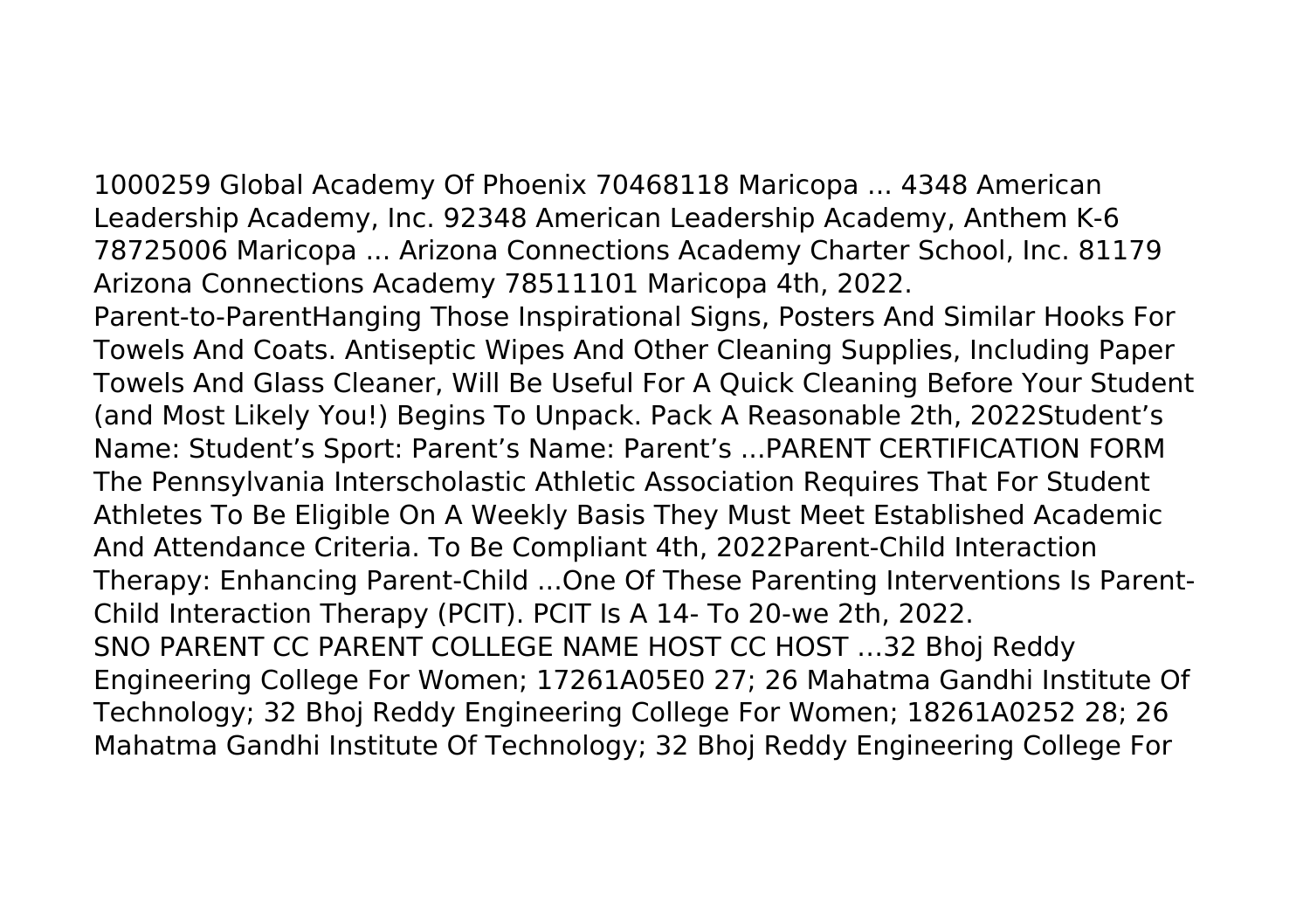Women; 19261A0219 29; 26 Mahatma Gandhi Institute Of Technology; 3 1th, 2022HOST PARENT SNO HOST COLLEGE NAME PARENT COLLEGE …86 K9 T K R College Of Engg. And Technology 32 Bhoj Reddy Engineering College For Women 17321A0497 87 K9 T K R College Of Engg. And Technology 5F Noble College Of Engineering And Technology For Women 175F1A0503 88 K9 T K R College Of Engg. And Technology 5F Noble College Of Engineering And Technology For Women 3th, 2022S. No HOST CC PARENT COLLEGE NAME PARENT CC HOST …2 K9 T K R College Of Engg. And Technology 14 Swami Ramananda Theertha Inst. Of Sc. And Technology 16K91A0434 3 K9 T K R College Of Engg. And Technology 32 Bhoj Reddy Engineering College For Women 15K95A0217 4 K9 T K R College Of Engg. And Technol 4th, 2022.

Parent Of James '18 & Davis '19 Parent Of ... - ParishParish Day Alum Parent Andrew Byrne, Chief Academic Officer Amy Heller, Chaplain Dee Velvin, Board Of Trustees, Parent Of Andrew '12, Sarah '14 & Will '18 JB Forrest, Director Of Operations Parish Day Alum Parent Evelyn Bellamy, Director Of Finance Roxanne Phillips, Parent Of Hayden '16 Shane Shanafel 4th, 2022Pathways To Adulthood Part-1 - Texas Parent To ParentMay 11, 2021 · Don't Give In To Fear, DO IT Afraid.  $\sim$  Joyce Meyer Managing Emotions TxP2P… Improving The Lives Of Children And Adults With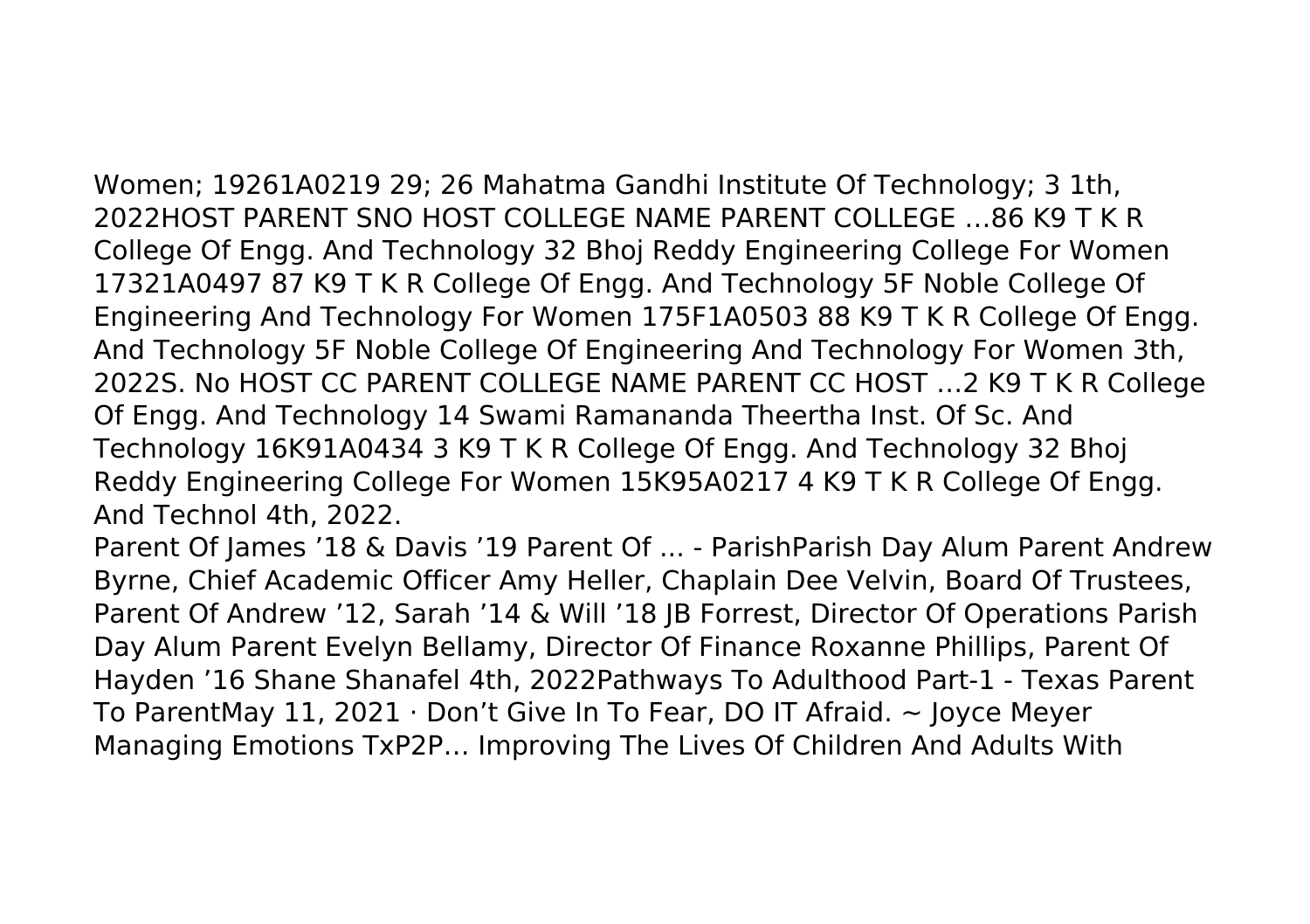Disabilities, Chronic 4th, 2022Community 4-H Clubs Meeting Day Meeting Meeting Location ...Maple Grove Nd Countryside 2 Thursday 7:15 Pm St. Stanislaus, Hofa Park Pulaski Area Beth Wielgus Leah Lasecki Stephanie Peterman Kim Gracyalny 920-785-0649 715-851-1733 920-822-8398 920-819-8140 Pella Eagles 1st Monday 6:30 Pm Pella Town Hall Pella Area Julie Bishop Lynn Tober-Steinke 715-754-5772 715-524-3979 3th, 2022.

Before Writing The Evaluation Performance Evaluation FormPerformance Evaluation Form • Each Rating Category Include Individual Examples, Which May Be Applicable To An Employee's Specific Situation, But They Are Just Examples And They Do Not All Have To Apply In Order For The Employee To Receive That Rating. All Ratings Must Be Justified With 3th, 2022Echelle D'évaluation CONNERS 3 Pour Le Parent20. 0A De La Difficulté à Contrôler Ses Inquiétudes. 1 2 3 21. Blâme Les Autres Pour Ses Erreurs Ou Ses Mauvais Comportements. 0 1 2 3 22. Est Sans Cœur Et ... 4th, 2022Evaluation Of The Statewide Implementation Of A Parent ...2. This Is The Only Evaluation Of NPP That Has Information On A Large Number Of Parental Characteristics In Addition To Outcomes, Allowing For Meaningful Examination Of Which Clients Benefit Most. 3. This Is The First And Only Statewide Implementation And Evaluation Of NPP In A State-run Child Welfare Agency. 1th, 2022.